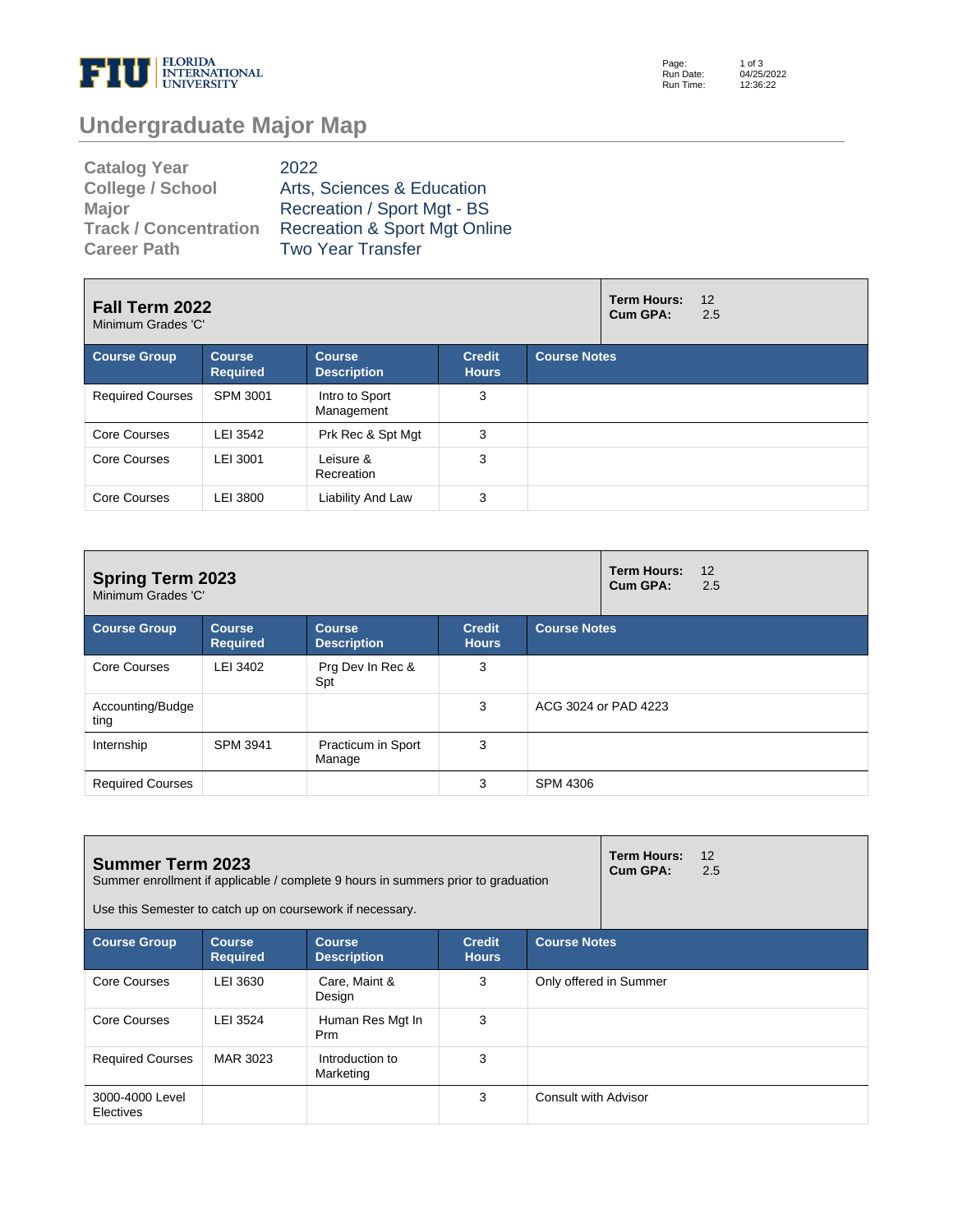

| Page:     | $2$ of $3$ |
|-----------|------------|
| Run Date: | 04/25/2022 |
| Run Time: | 12:36:22   |

## **Undergraduate Major Map**

| <b>Fall Term 2023</b><br>Apply for Spring Graduation prior to the end of term.<br>Minimum Grades 'C'                                                   |                 |                              |   |                             | <b>Term Hours:</b><br><b>Cum GPA:</b> | 12<br>2.5 |
|--------------------------------------------------------------------------------------------------------------------------------------------------------|-----------------|------------------------------|---|-----------------------------|---------------------------------------|-----------|
| <b>Course Group</b><br><b>Credit</b><br><b>Course Notes</b><br><b>Course</b><br><b>Course</b><br><b>Required</b><br><b>Description</b><br><b>Hours</b> |                 |                              |   |                             |                                       |           |
| <b>Required Courses</b>                                                                                                                                | SPM 4012        | SOC Aspects of<br><b>SPM</b> | 3 | Only offered in Fall        |                                       |           |
| <b>Required Courses</b>                                                                                                                                | SPM 3013        | Globalization of<br>Sport    | 3 |                             |                                       |           |
| <b>Required Courses</b>                                                                                                                                | <b>SPM 4505</b> | <b>Sport Finance</b>         | 3 |                             |                                       |           |
| 3000-4000 Level<br><b>Electives</b>                                                                                                                    |                 |                              | 3 | <b>Consult with Advisor</b> |                                       |           |

| <b>Spring Term 2024</b><br>Apply for Graduation by the first week of classes<br>Minimum Grades 'C' |                                  | <b>Term Hours:</b><br>Cum GPA:      | 12<br>2.5                     |                     |  |  |  |
|----------------------------------------------------------------------------------------------------|----------------------------------|-------------------------------------|-------------------------------|---------------------|--|--|--|
| <b>Course Group</b>                                                                                | <b>Course</b><br><b>Required</b> | <b>Course</b><br><b>Description</b> | <b>Credit</b><br><b>Hours</b> | <b>Course Notes</b> |  |  |  |
| Core Courses                                                                                       | LEI 4590                         | Sem In Park & Rec<br>Mg             | 3                             |                     |  |  |  |
| Internship                                                                                         |                                  |                                     | 9                             | SPM 4940            |  |  |  |

### **General Requirements**

Students should have completed the Foreign Language Competency requirement prior to transferring.

Graduation Requirements

1) FIU cumulative GPA of 2.5 or better on a 4.0 scale

2) Successful completion of 60 credit hours of lower-division coursework or an AA degree from an accredited institution

- 3) University Foreign Language (FLENT/FLEX) and Global Learning requirements must be met
- 4) University Summer Enrollment Requirement must be met
- 5) All program and University requirements must be met

\*Critical Indicator is the minimum grade indicated in specific courses to demonstrate proficiency and progress in major. Earning less than the minimum grade is a trigger for a conversation with advisor.\*

#### GENERAL UNIVERSITY REQUIREMENTS

Transfer students are assumed to have completed an Associates of Arts Degree from a Florida Public Institution or satisfied completed 60 credits and the University Core Curriculum Requirements.

In addition, the following courses are required of incoming transfer students: